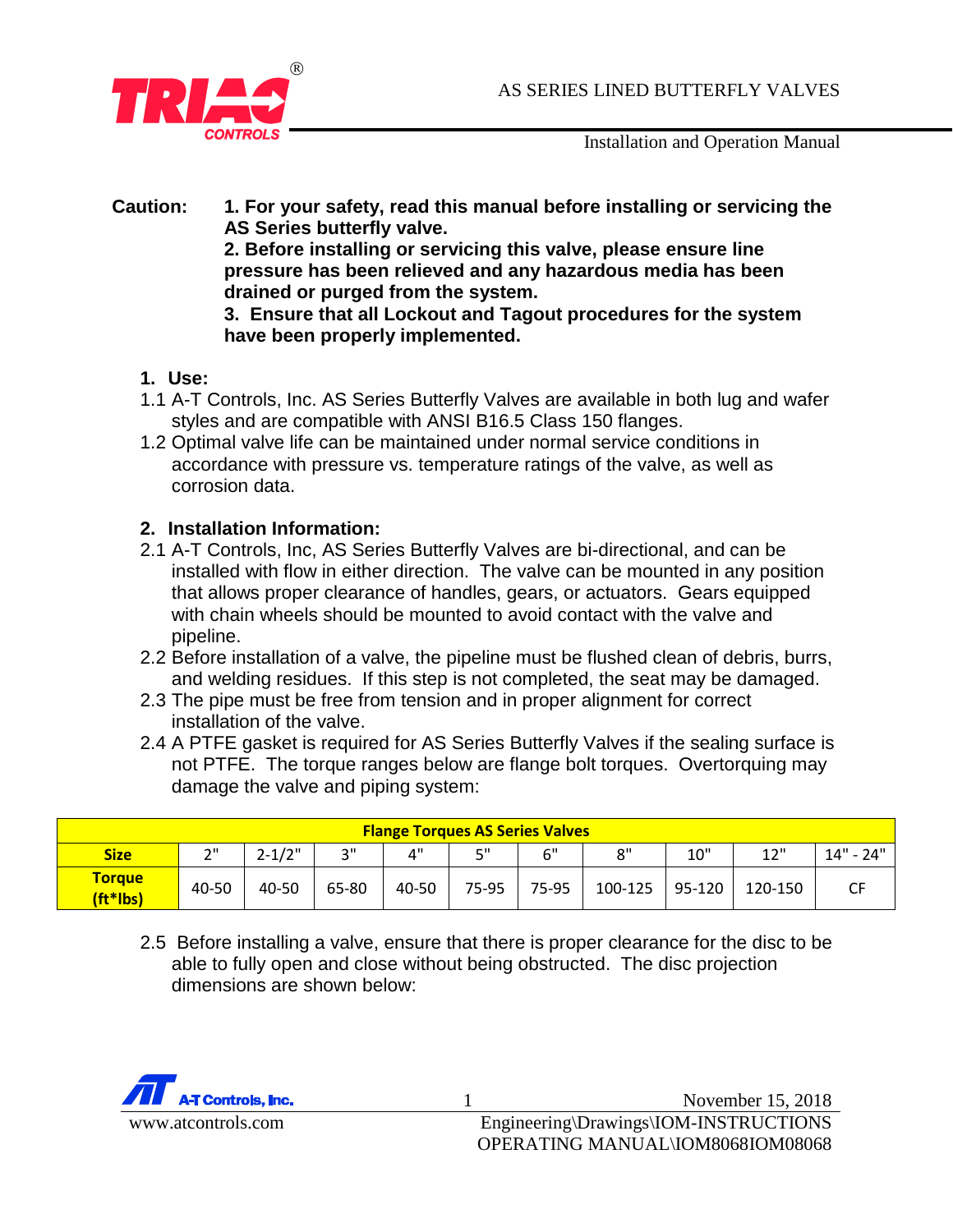

Installation and Operation Manual

| <b>Disc Projection AS Series Valves</b> |                     |                  |  |    |           |                                                                          |     |      |       |             |
|-----------------------------------------|---------------------|------------------|--|----|-----------|--------------------------------------------------------------------------|-----|------|-------|-------------|
| <b>Size</b>                             | ייר                 | $2 - 1/2$ "   3" |  | 4" | <b>E"</b> | 6"                                                                       | R'' | 10"  | 12"   | $14" - 24"$ |
| <b>Disc Projection (Inches)</b>         | $\blacksquare$ 2.45 | 2.45             |  |    |           | $\vert$ 3.23 $\vert$ 4.06 $\vert$ 5.01 $\vert$ 6.03 $\vert$ 7.94 $\vert$ |     | 9.83 | 11.95 |             |

2.6 Valves should be installed in the pipeline completely assembled and open 5° from the closed position. The valves should **NOT** be open with the disc outside of the seat. Do not remove handles, gears, or actuators to install valve in pipeline.

### **3. Manual Operation:**

### **Handle:**

Open: Squeeze the handle to unlock it and turn it in the counterclockwise direction. The handle can be locked in at 10° increments to adjust the flow. The valve will be locked into the 90° marker and parallel to the pipeline when fully open.

Close: Squeeze the handle to unlock it and turn it in the clockwise direction. The handle can be locked in at 10° increments to adjust the flow. The valve will be locked into the 0° marker and perpendicular to the pipeline when fully closed.

#### **Gear:**

Open: Turn the hand wheel counter-clockwise. The indicator will be pointing to the "O" position and will stop rotating when fully opened. The flow can be adjusted by stopping the indicator anywhere between "O" and "C".

Close: Turn the hand wheel clockwise. The indicator will be pointing to the "C" position and will stop rotating when fully closed. The flow can be adjusted by stopping the indicator anywhere between "O" and "C".

## **4. Automated Operation:**

A-T Controls, Inc. AS Series Butterfly Valves can be mounted with quarter turn actuators. Valves with actuators should be checked for proper valve stem alignment. Angular or linear misalignment may result in high torques and unnecessary wear on the valve stem. See the actuator IOM for information of actuator operation. Contact A-T Controls, Inc. for assistance of sizing an actuator for your application.